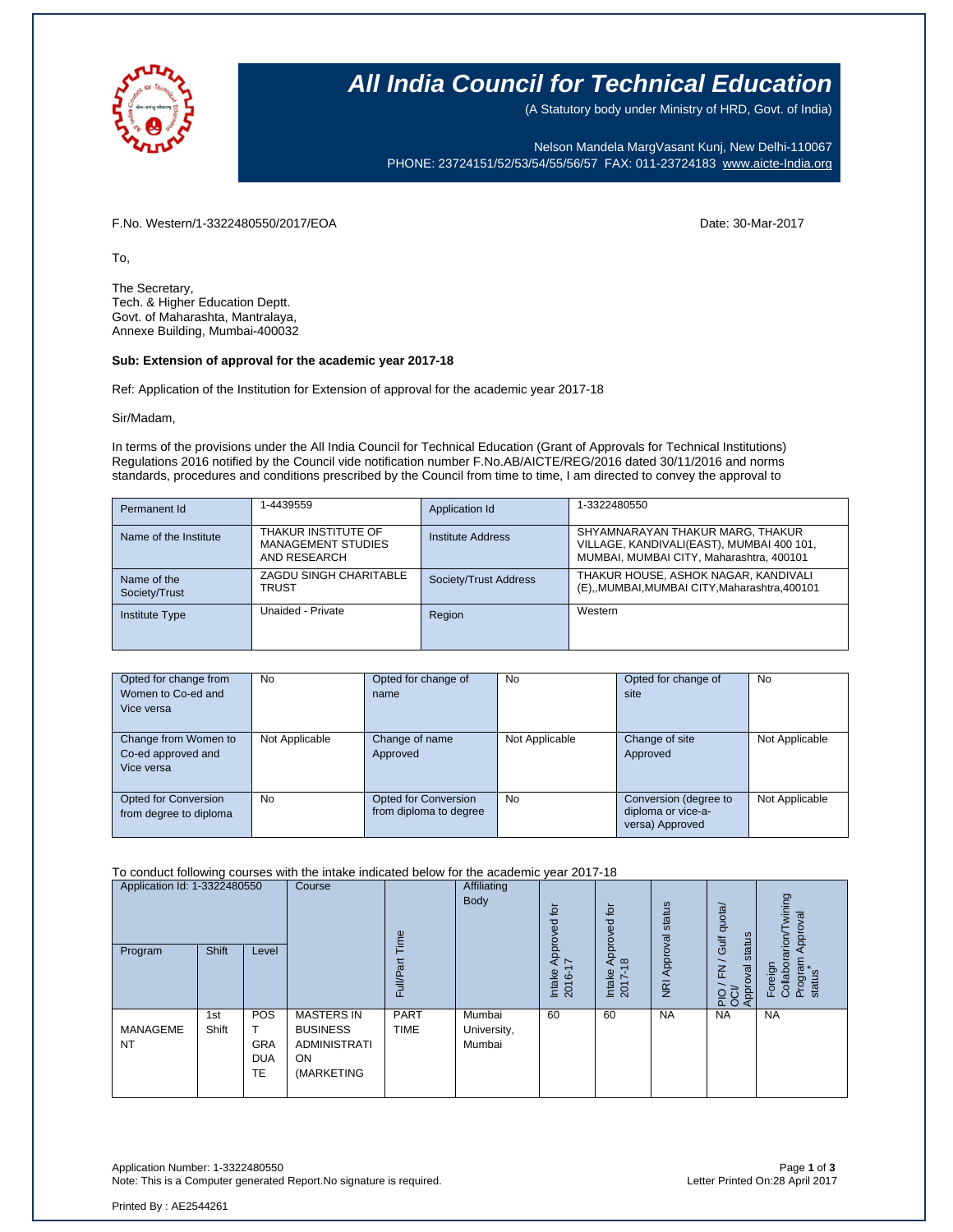

# **All India Council for Technical Education**

(A Statutory body under Ministry of HRD, Govt. of India)

Nelson Mandela MargVasant Kunj, New Delhi-110067 PHONE: 23724151/52/53/54/55/56/57 FAX: 011-23724183 [www.aicte-India.org](http://www.aicte-india.org/)

|                              |              |                            | MANAGEMENT                             |                            |                       |                 |                 |           |           |           |
|------------------------------|--------------|----------------------------|----------------------------------------|----------------------------|-----------------------|-----------------|-----------------|-----------|-----------|-----------|
|                              |              |                            |                                        |                            |                       |                 |                 |           |           |           |
|                              |              |                            |                                        |                            |                       |                 |                 |           |           |           |
|                              | 1st          | POS                        | <b>MASTERS IN</b>                      | <b>PART</b>                | Mumbai                | 60              | 60              | <b>NA</b> | <b>NA</b> | <b>NA</b> |
| MANAGEME                     | Shift        | T                          | <b>FINANCIAL</b>                       | <b>TIME</b>                | University,           |                 |                 |           |           |           |
| <b>NT</b>                    |              | <b>GRA</b><br><b>DUA</b>   | MANAGEMENT                             |                            | Mumbai                |                 |                 |           |           |           |
|                              |              | <b>TE</b>                  |                                        |                            |                       |                 |                 |           |           |           |
|                              | 1st          | POS                        | <b>MASTERS IN</b>                      | <b>PART</b>                | Mumbai                | $\overline{30}$ | $\overline{30}$ | <b>NA</b> | <b>NA</b> | <b>NA</b> |
| <b>MANAGEME</b>              | Shift        | T.                         | <b>HUMAN</b>                           | <b>TIME</b>                | University,           |                 |                 |           |           |           |
| <b>NT</b>                    |              | <b>GRA</b><br><b>DUA</b>   | <b>RESOURCE</b><br><b>DEVELOPMEN</b>   |                            | Mumbai                |                 |                 |           |           |           |
|                              |              | <b>TE</b>                  | T AND                                  |                            |                       |                 |                 |           |           |           |
|                              |              |                            | MANAGEMENT                             |                            |                       |                 |                 |           |           |           |
|                              | 1st          | POS                        | <b>MASTERS IN</b>                      | <b>PART</b>                | Mumbai                | 60              | $\overline{30}$ | <b>NA</b> | <b>NA</b> | <b>NA</b> |
| <b>MANAGEME</b><br><b>NT</b> | Shift        | $\mathsf{T}$<br><b>GRA</b> | <b>INFORMATION</b><br>MANAGEMENT       | <b>TIME</b>                | University,<br>Mumbai |                 |                 |           |           |           |
|                              |              | <b>DUA</b><br><b>TE</b>    |                                        |                            |                       |                 |                 |           |           |           |
|                              |              |                            |                                        |                            |                       |                 |                 |           |           |           |
| <b>MANAGEME</b>              | 1st<br>Shift | POS<br>T                   | <b>MASTERS IN</b><br><b>MANAGEMENT</b> | <b>FULL</b><br><b>TIME</b> | Mumbai                | 120             | 120             | <b>NA</b> | <b>NA</b> | <b>NA</b> |
| <b>NT</b>                    |              | <b>GRA</b>                 | <b>STUDIES</b>                         |                            | University,<br>Mumbai |                 |                 |           |           |           |
|                              |              | <b>DUA</b><br><b>TE</b>    |                                        |                            |                       |                 |                 |           |           |           |
|                              |              |                            |                                        |                            |                       |                 |                 |           |           |           |
| <b>MANAGEME</b>              | 1st<br>Shift | POS<br>T.                  | <b>POST</b><br><b>GRADUATE</b>         | <b>FULL</b><br><b>TIME</b> | None                  | 120             | 120             | <b>NA</b> | <b>NA</b> | <b>NA</b> |
| <b>NT</b>                    |              | <b>GRA</b>                 | <b>DIPLOMA IN</b>                      |                            |                       |                 |                 |           |           |           |
|                              |              | <b>DUA</b><br><b>TE</b>    | MANAGEMENT                             |                            |                       |                 |                 |           |           |           |
|                              |              | <b>DIPL</b>                |                                        |                            |                       |                 |                 |           |           |           |
|                              |              | <b>OMA</b>                 |                                        |                            |                       |                 |                 |           |           |           |
|                              |              |                            |                                        |                            |                       |                 |                 |           |           |           |

The above mentioned approval is subject to the condition that THAKUR INSTITUTE OF MANAGEMENT STUDIES AND RESEARCH

shall follow and adhere to the Regulations, guidelines and directions issued by AICTE from time to time and the undertaking / affidavit given by the institution along with the application submitted by the institution on portal.

In case of any differences in content in this Computer generated Extension of Approval Letter, the content/information as approved by the Executive Council / General Council as available on the record of AICTE shall be final and binding.

Strict compliance of Anti-Ragging Regulation:- Approval is subject to strict compliance of provisions made in AICTE Regulation notified vide F. No. 37-3/Legal/AICTE/2009 dated July 1, 2009 for Prevention and Prohibition of Ragging in Technical Institutions. In case Institution fails to take adequate steps to Prevent Ragging or fails to act in accordance with AICTE Regulation or fails to punish perpetrators or incidents of Ragging, it will be liable to take any action as defined under clause 9(4) of the said Regulation.

### **Note: Validity of the course details may be verified at www.aicte-india.org**

Application Number: 1-3322480550 Page **2** of **3** Note: This is a Computer generated Report.No signature is required.